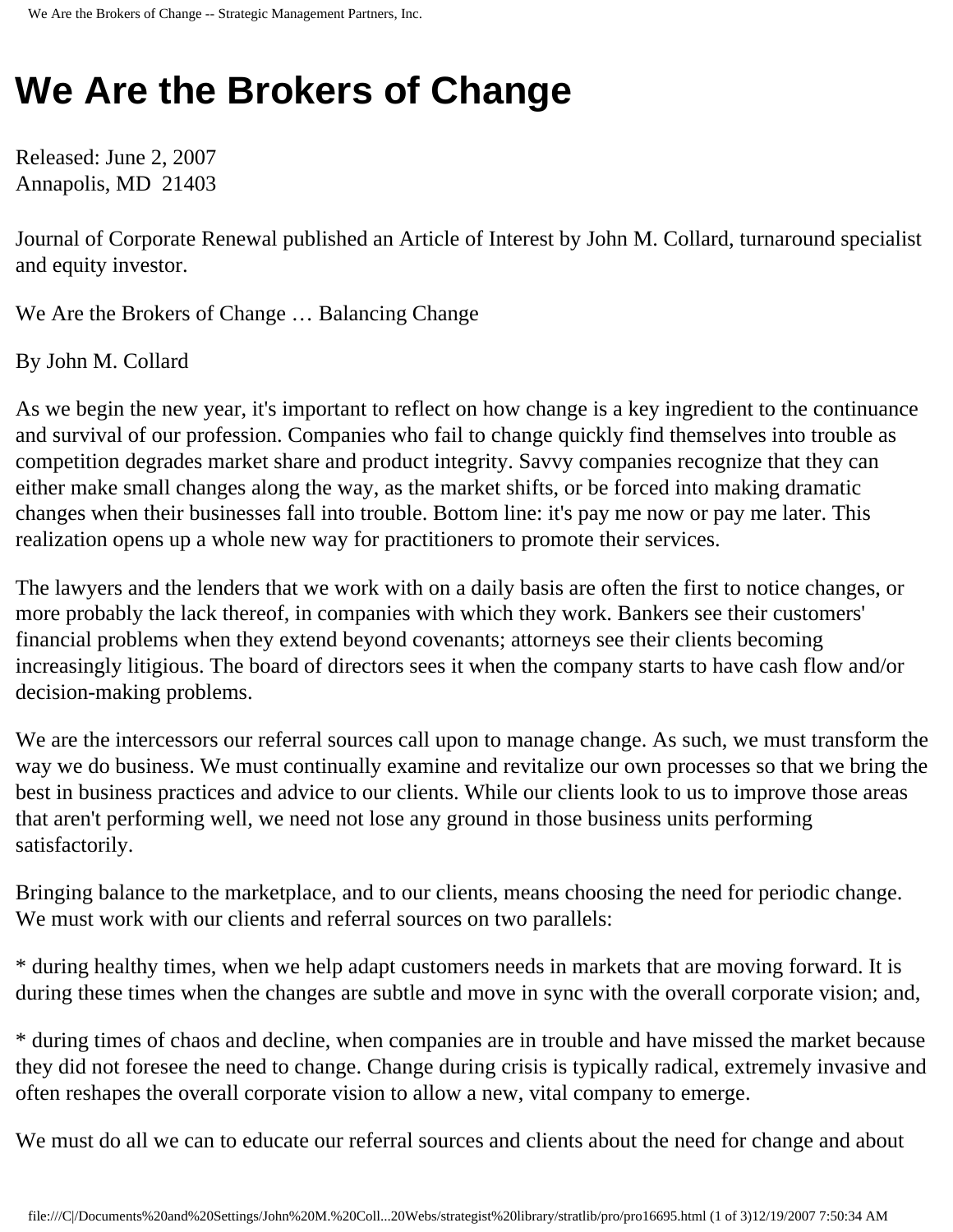We Are the Brokers of Change -- Strategic Management Partners, Inc.

the value that we bring to the change process. The perceived value of bringing effective change to the client situation sooner or later will be the catalyst that prompts them to hire you. As a marketing strategy, we should drive home the point that we bring a vital tool to the revitalization process.

Companies who learn to embrace change as the catalyst of the future benefit in multiple ways. They grow faster, require fewer dramatic adjustments and they have time to develop products to more closely meet the future needs of their existing and potential customers.

TMA has set a benchmark for corporate renewal practitioners with its certification process, which further solidifies our ability to market change to companies. Because TMA is the only group that collectively serves practitioners, lenders, lawyers, accountants and others involved in corporate renewal, we are in a unique position to influence the way companies use our expertise.

Whether you consider change as another blue-chip strategy, or a call to action, you need to learn how to use it to your advantage. This is where our referral sources recognize our expertise in being able to harness and exploit the benefits of change to improve your competitive advantage.

## Evidences of Change

There are evidences of change within our own association that build on the fundamental needs of our members. The most important of which is to continue to generate business for their practices. Our mission is to promote the image and credibility of our profession, which in turn will bring members more business. We are professionals in corporate renewal. It is our responsibility to take this message to the marketplace.

As an organization, we have postured our national and local support structures to produce maximum value for our members. I invite your comments on change within our organization. Our members are the best and brightest in offering unconventional thoughts that become conventional wisdom.

Balancing Change: [Renewal/Proactive versus Crisis/Reactive Modes]

Dynamics of Change: Periodic; Based on Market Shifts in Renewal Mode versus Dramatic; No Other Choice in Crisis Mode

Degree of Change: Controlled Change, Many Subtle Adjustments while in Renewal Mode versus Sweeping Change, Major Rework in Crisis Mode

Catalyst to Change: Strategic Repositioning while in Renewal Mode versus Demand by Outside Influence in Crisis Mode

Direction: Posture for the Future when in Renewal Mode versus Refocus to Survive when in Crisis Situation

Benefit: Increase Value and Invest for Growth when in Renewal Mode versus Asses, Restore Value;